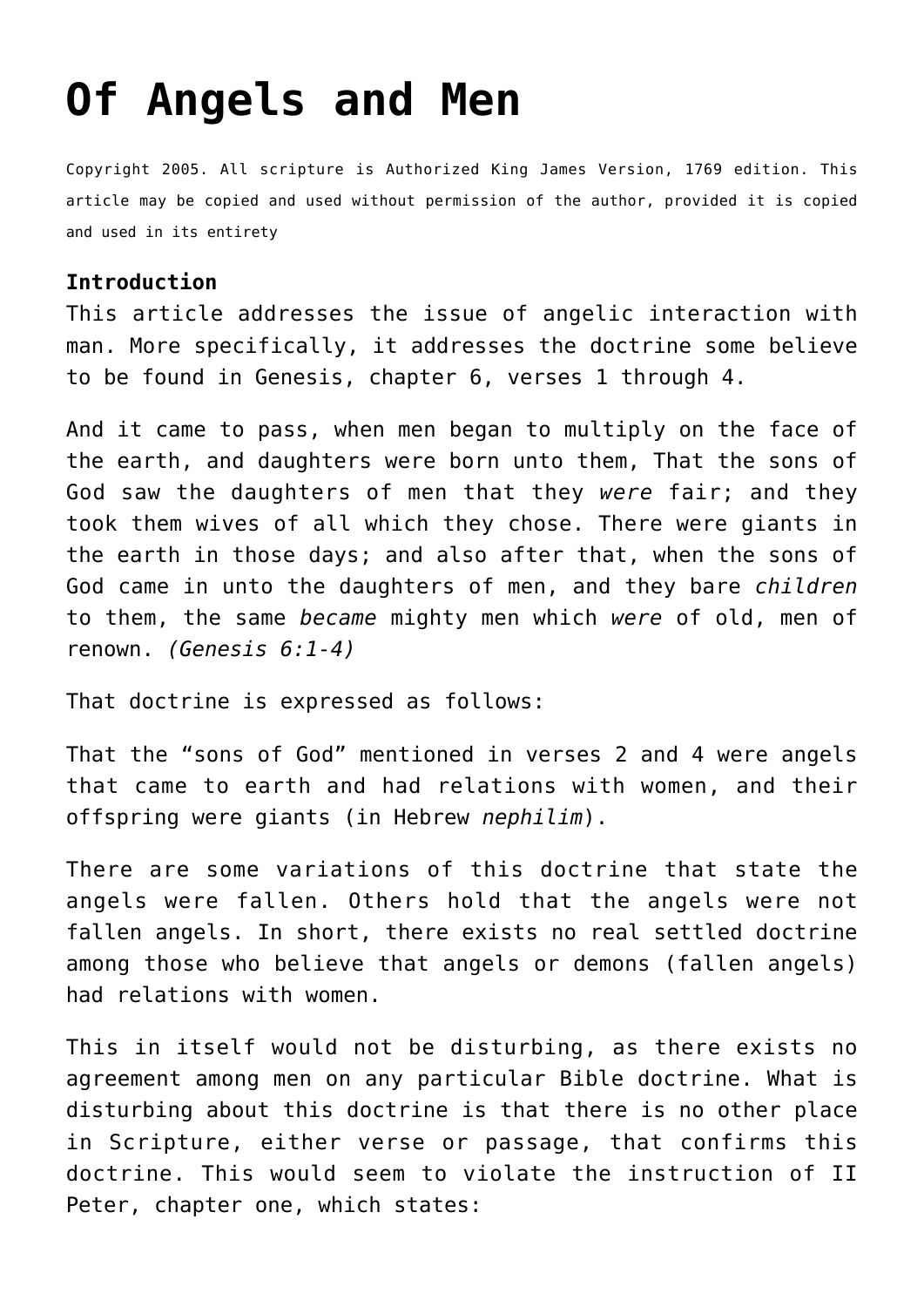We have also a more sure word of prophecy; whereunto ye do well that ye take heed, as unto a light that shineth in a dark place, until the day dawn, and the day star arise in your hearts: Knowing this first, that no prophecy of the scripture is of any private interpretation. *(II Peter 1:19-20)*

The fact that no prophecy or teaching of Scripture is ever based upon a single verse or passage has been a bulwark to both prevent and reveal false doctrines. Thus, this doctrine must also be tried by the standard of the rest of Scripture.

So then, what does the whole of Scripture teach about this? In studying the Scripture we must be mindful that we are to pursue this without the convenience of an out by saying that this word, or that word was not translated properly by the translators of the Authorized King James Version. Additionally, if the Scripture defines a term, we must not allow the supposed definitions of Strong's or Young's concordance to overthrow the defined term in Scripture. ((The Scripture is very good at defining unfamiliar terms for us. For instance, in I Samuel, the word ″seer″ is defined and we find that it means ″prophet.″ In addition, the word ″sealed″ is defined for us in the book of Daniel. These are but two of the many times that Scripture defines words for us. It is apparent in the works of James Strong and Robert Young

that they did not hold to the Authorized King James Version as the word of God for the English-speaking people. This raises the question of their understanding of the word of God, their doctrines, and who was actually influencing them to write what they did.))

As with anything, we must begin somewhere. Logically, since the whole issue centers on whether men and angels are compatible enough in the way they are made to have relations, we must begin with the creation of both men and angels. In addition, we must ask the question: Would God allow such a thing?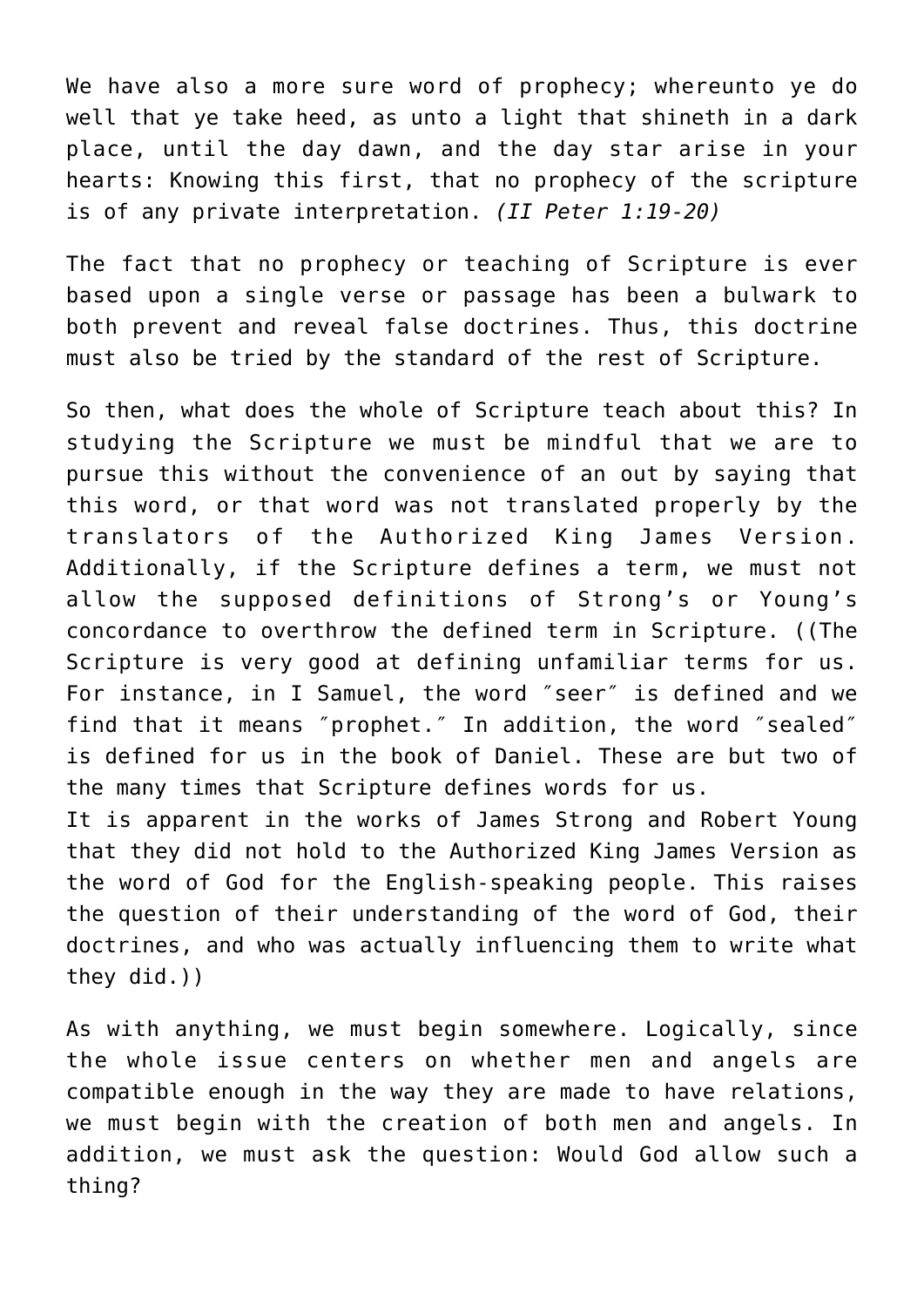#### **The creation of men and angels**

To begin studying this issue we must examine the basics of men and angels. Who are they, and how did God create them?

### **The creation of man**

Since it is the first thing we find in Scripture, it is reasonable to address the creation of man first.

In Genesis, chapter 2, we are told of the creation of man.

And the LORD God formed man *of* the dust of the ground, and breathed into his nostrils the breath of life; and man became a living soul. *(Genesis 2:7)*

This definitely tells us that man is at least soul and body. However in I Thessalonians, the apostle Paul, by the inspiration of the Holy Ghost, goes further and explains that the whole man is soul, spirit, and body.

And the very God of peace sanctify you wholly; and *I pray God* your whole spirit and soul and body be preserved blameless unto the coming of our Lord Jesus Christ. *(I Thessalonians 5:23)*

Returning again to Genesis, we find that man is instructed to fill the earth with offspring.

So God created man in his *own* image, in the image of God created he him; male and female created he them. And God blessed them, and God said unto them, Be fruitful, and multiply, and replenish the earth, and subdue it: and have dominion over the fish of the sea, and over the fowl of the air, and over every living thing that moveth upon the earth. *(Genesis 1:27-28)*

We find additional information when Eve is told expressly how it is that she will bear children and thus man will fill the earth. This event takes place after the fall of man from his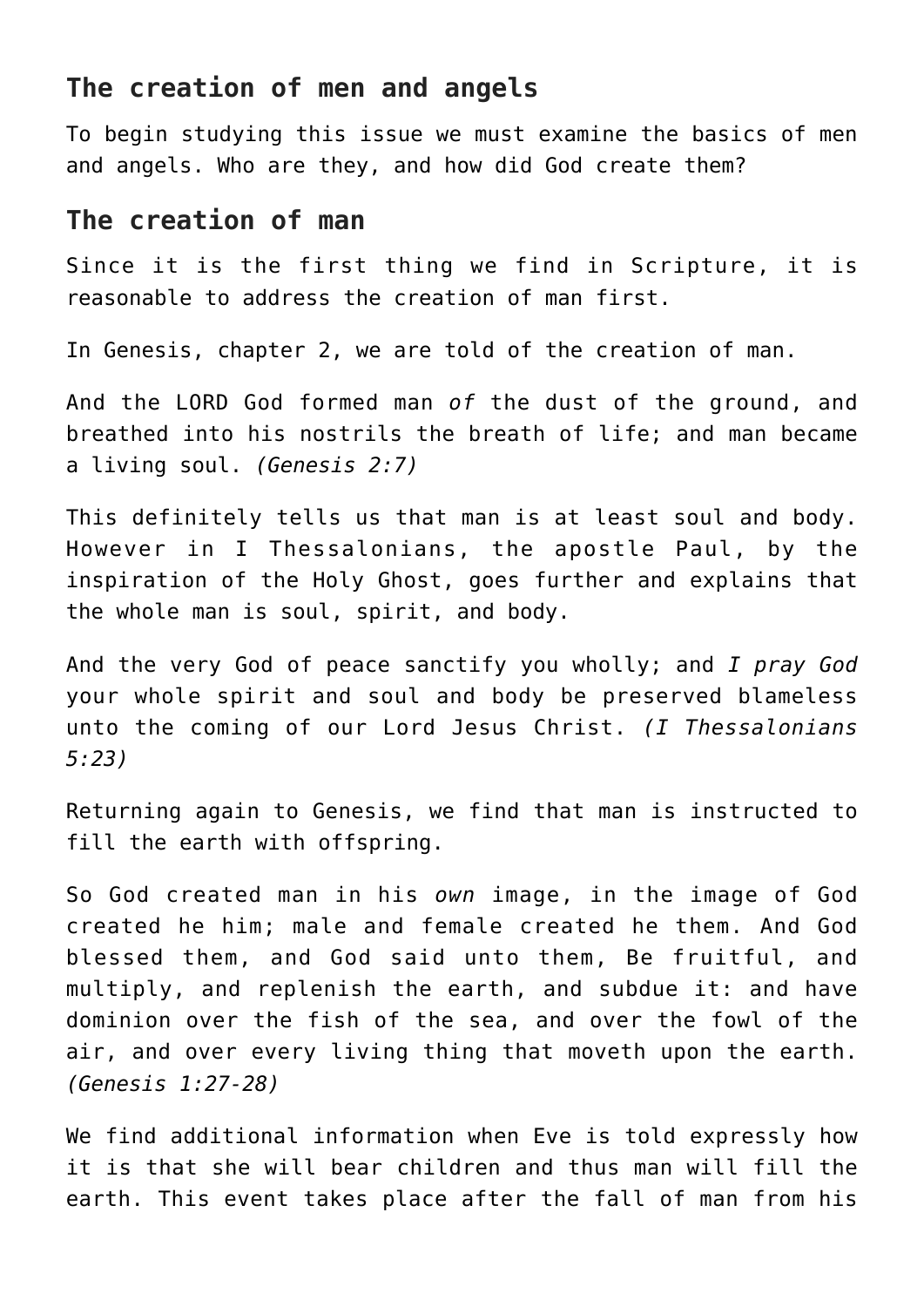originally created state.

Unto the woman he said, I will greatly multiply thy sorrow and thy conception; in sorrow thou shalt bring forth children; and thy desire *shall be* to thy husband, and he shall rule over thee. *(Genesis 3:16)*

There is one additional piece of information that is required to understand the uniqueness of man's state. It is part of our nature, and it is inherited. It is the nature to sin – which is why we choose to sin. We find this in the testimony of David in Psalm 51.

Behold, I was shapen in iniquity; and in sin did my mother conceive me. *(Psalm 51:5)*

In sum, we find that man is bound in a certain unique state so that he is different from the rest of physical creation. Yet, man shares certain characteristics with the animals the LORD made. This is the case as the physical world is bound by certain limitations that cannot be exceeded. However, man also shares certain things with the angels. Who we are is defined by our soul. Our physical aspect (the body, or flesh) allows us to interact with the physical world so that we actually are part of the processes of this world. Our spiritual aspect (the spirit) allows us to interact with the spiritual world. This enables us to know the reality of the spiritual world, and allows us to communicate with the LORD God, angels, and demons.

Nevertheless, we must remember that it is significant that physical relations must occur for man to have offspring. In other words, man cannot interact with just anything physical and offspring come about. This may seem trite, but it is a very significant point that must be acknowledged.

Part of the point of highlighting the necessity of physical relations for the bearing of children has to do with a principle the LORD established at the beginning. The LORD God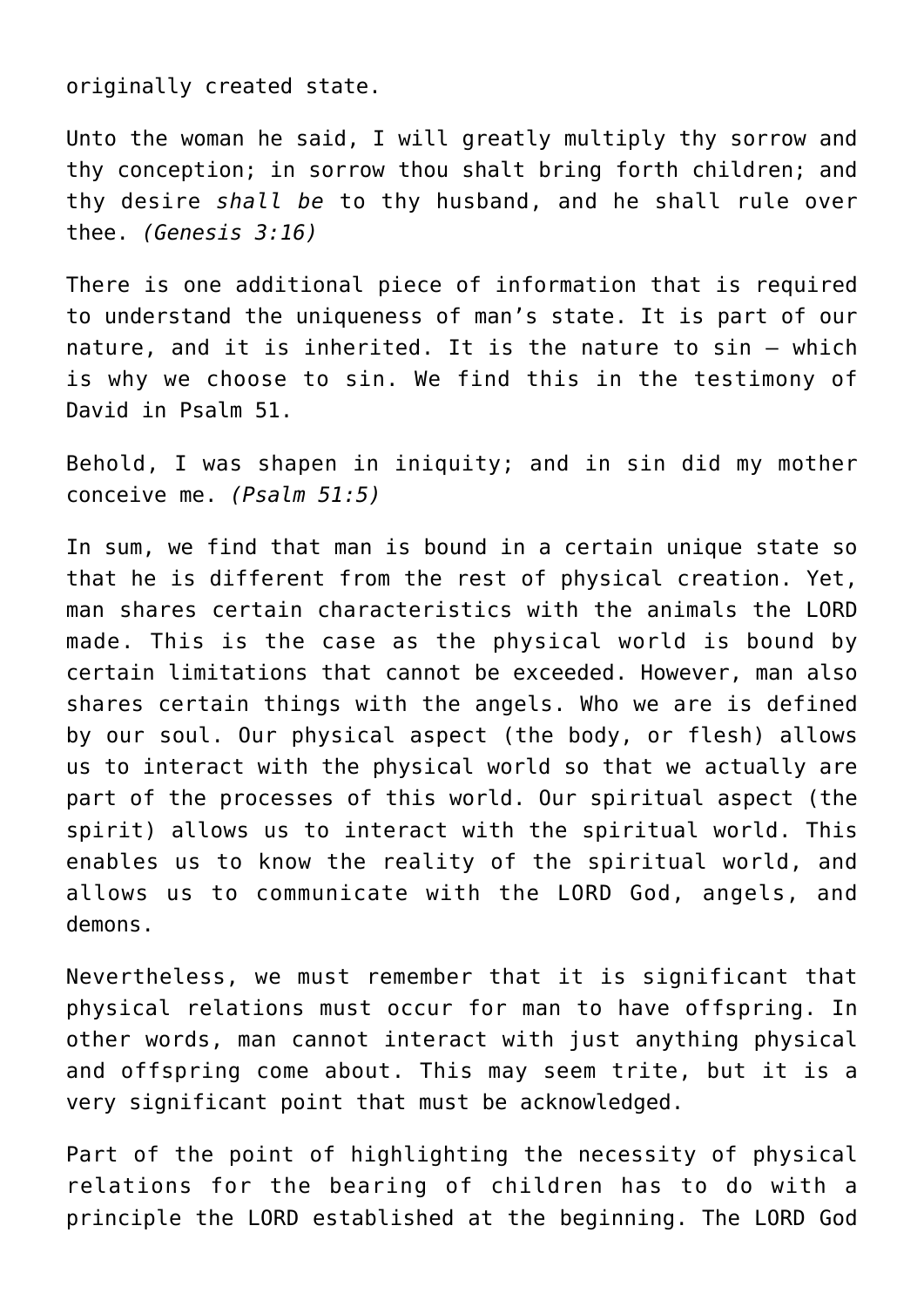states very specifically in Genesis, chapter 1 that a species is only to bring forth after its kind.

And God said, Let the earth bring forth the living creature after his kind, cattle, and creeping thing, and beast of the earth after his kind: and it was so. And God made the beast of the earth after his kind, and cattle after their kind, and every thing that creepeth upon the earth after his kind: and God saw that *it was* good. *(Genesis 1:24-25)*

With this particular principle of God clearly established, and knowing the creation of man, we must ask the question: Are angels of the same kind, or species, as man?

## **The creation of angels**

What do we know about angels, and how they came about? We can suppose many things, and there are many ideas put forth concerning angels. However, only the Scripture gives us an accurate record. In the Scripture, we are informed that angels are spirit, and have no physical body. In the Psalms we are given a record of some of the things the LORD God has done. Among them is the creation of angels.

Bless the LORD, O my soul. O LORD my God, thou art very great; thou art clothed with honour and majesty. Who coverest *thyself* with light as *with* a garment: who stretchest out the heavens like a curtain: Who layeth the beams of his chambers in the waters: who maketh the clouds his chariot: who walketh upon the wings of the wind: Who maketh his angels spirits; his ministers a flaming fire: *Who* laid the foundations of the earth, *that* it should not be removed for ever. *(Psalm 104:1-5)*

In Hebrews, the apostle Paul, under the inspiration of the Holy Ghost, quotes Psalm 104, verse 4 with reference to the Lord's testimony of angels in comparison to the Lord Jesus Christ.

And of the angels he saith, Who maketh his angels spirits, and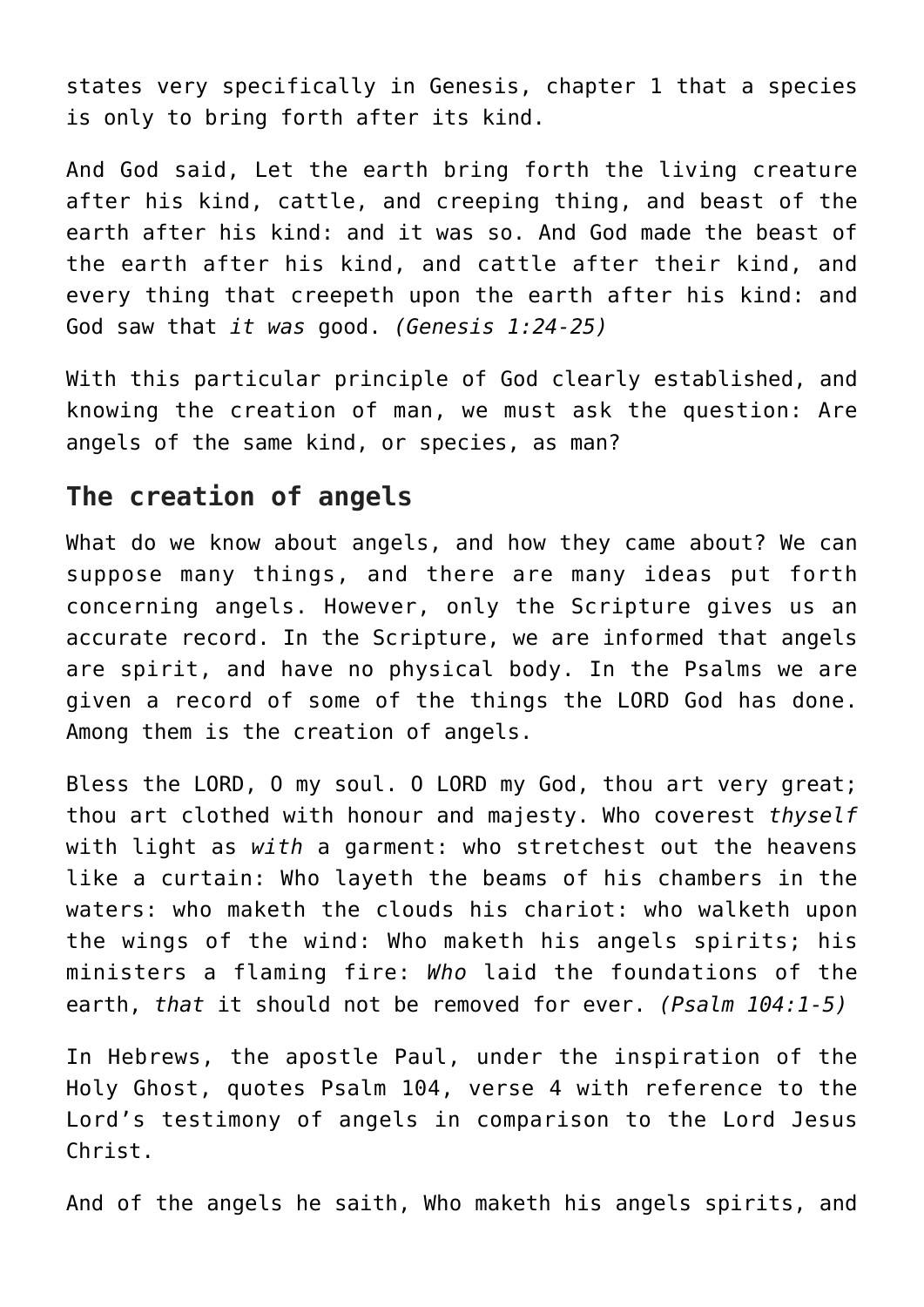his ministers a flame of fire. *(Hebrews 1:7)*

Thus we are told that angels are spiritual creatures. To further demonstrate this fact the Scripture tells us of the significant distinction that exists between men and angels by the fact that the Word, which is the Lord Jesus Christ, became flesh as opposed to remaining strictly spiritual.

For verily he took not on *him the nature of* angels; but he took on *him* the seed of Abraham. *(Hebrews 2:16)*

And we are told that man and angels are different in order of authority.

When I consider thy heavens, the work of thy fingers, the moon and the stars, which thou hast ordained; What is man, that thou art mindful of him? and the son of man, that thou visitest him? For thou hast made him a little lower than the angels, and hast crowned him with glory and honour. *(Psalm 8:3-5)*

But we see Jesus, who was made a little lower than the angels for the suffering of death, crowned with glory and honour; that he by the grace of God should taste death for every man. *(Hebrews 2:9)*

Again, in the Scriptures we are told that men and angels are different by the Lord Jesus Himself when He replied to the Sadducees concerning the resurrection – which the Sadducees denied. In replying, the Lord demonstrates plainly that angels were not created to produce offspring at all.

The same day came to him the Sadducees, which say that there is no resurrection, and asked him, Saying, Master, Moses said, If a man die, having no children, his brother shall marry his wife, and raise up seed unto his brother. Now there were with us seven brethren: and the first, when he had married a wife, deceased, and, having no issue, left his wife unto his brother: Likewise the second also, and the third, unto the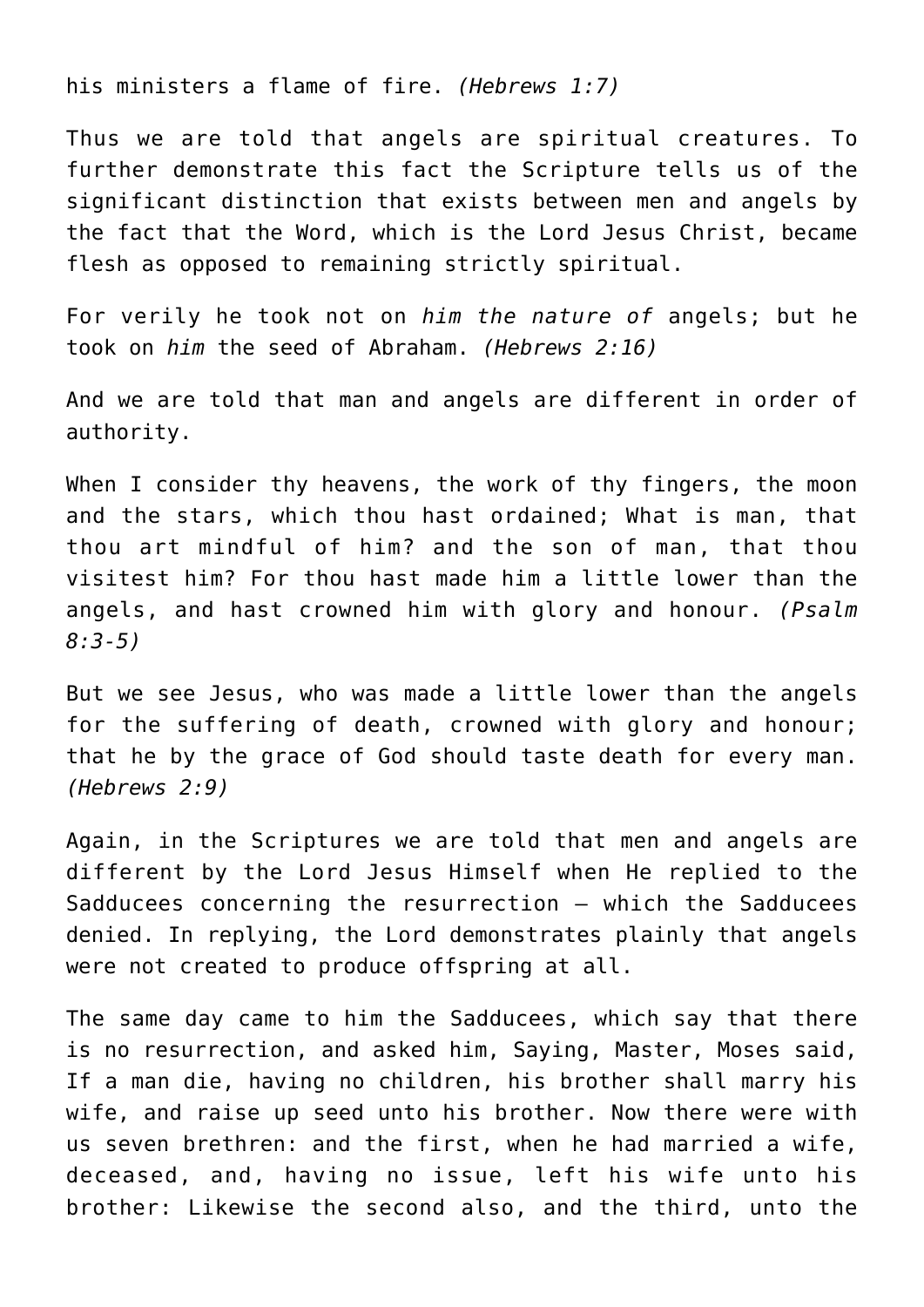seventh. And last of all the woman died also. Therefore in the resurrection whose wife shall she be of the seven? for they all had her. Jesus answered and said unto them, Ye do err, not knowing the scriptures, nor the power of God. For in the resurrection they neither marry, nor are given in marriage, but are as the angels of God in heaven. ((An objection may be raised here that this only applies to angels in heaven. To which I must answer:

Just where else do angels dwell? I am not speaking of demons, or fallen angels, here. Rather, I speak of all the angels before a third of them rebelled.

The answer ought to be clear and plain: Angels dwell in heaven. They do not dwell anywhere else. Now, the Lord Jesus is express that the angels in heaven (then and now) do not marry, nor are given in marriage. Thus, logically, they were not made with the ability to procreate.

This being the case, I must make a further point with the question: When a third of the angels rebelled and fell, did it change their nature? I am not refer to their moral nature here, rather, I refer to the way they were created: Did they suddenly change from being without gender, to some becoming male, and others female? Were the fallen angels suddenly given the ability to produce offspring? If so, where is the scriptural evidence of it?

The truth is, there is no scriptural evidence of angels, or demons possessing the ability to produce offspring. There is scriptural evidence that they cannot.)) *(Matthew 22:23-30) see also Mark 12:18-25, Luke 20:27-36*

We also find that all angels were created directly. This is different from the creation of man as only Adam was created directly, and all others of the race of man come from Adam – including Eve. ((

And the LORD God caused a deep sleep to fall upon Adam, and he slept: and he took one of his ribs, and closed up the flesh instead thereof; And the rib, which the LORD God had taken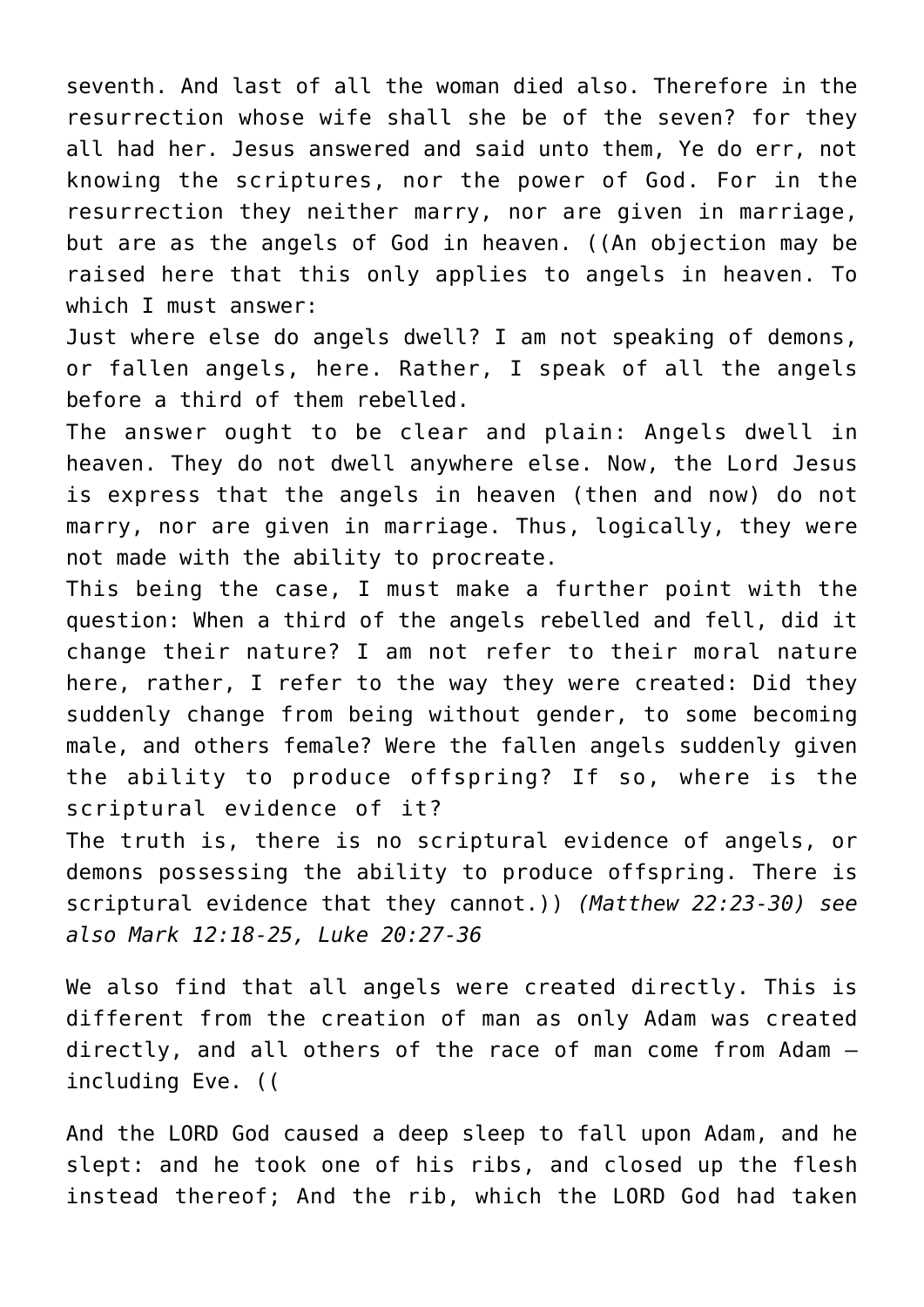from man, made he a woman, and brought her unto the man. And Adam said, This *is* now bone of my bones, and flesh of my flesh: she shall be called Woman, because she was taken out of Man. *(Genesis 2:21-23)*

This is called pro-creation and is an indirect form of creation. Direct creation would be creating something out of nothing (*ex nihlo*) or something out of a completely different thing.))

Thou *art* the anointed cherub that covereth; and I have set thee *so*: thou wast upon the holy mountain of God; thou hast walked up and down in the midst of the stones of fire. Thou *wast* perfect in thy ways from the day that thou wast created, till iniquity was found in thee. *(Ezekiel 28:14-15)*

The above passage speaks of Lucifer, and specifically states that there was a time when he was created. Thus, as it was with Lucifer, so it was with all other angels. All angels were created at the same time.

The following passages also indicate that the creation of angels was performed all at one time. They also show that the angelic rebellion was a one time event occurred long before the physical world was created.

For if God spared not the angels that sinned, but cast *them* down to hell, and delivered *them* into chains of darkness, to be reserved unto judgment; *(II Peter 2:4)*

And the angels which kept not their first estate, but left their own habitation, ((The word ″habitation″ as used here does not refer to an abode, or place to live. Rather, it refers to ″minding one′s place″ or maintaining the station to which one is assigned. In the case of the angels, it meant being in obedience to God and performing the specific task for which they were created. In the case of Lucifer, he was to direct worship to God as a covering cherub. As Ezekiel plainly states, the LORD God created him with certain attributes and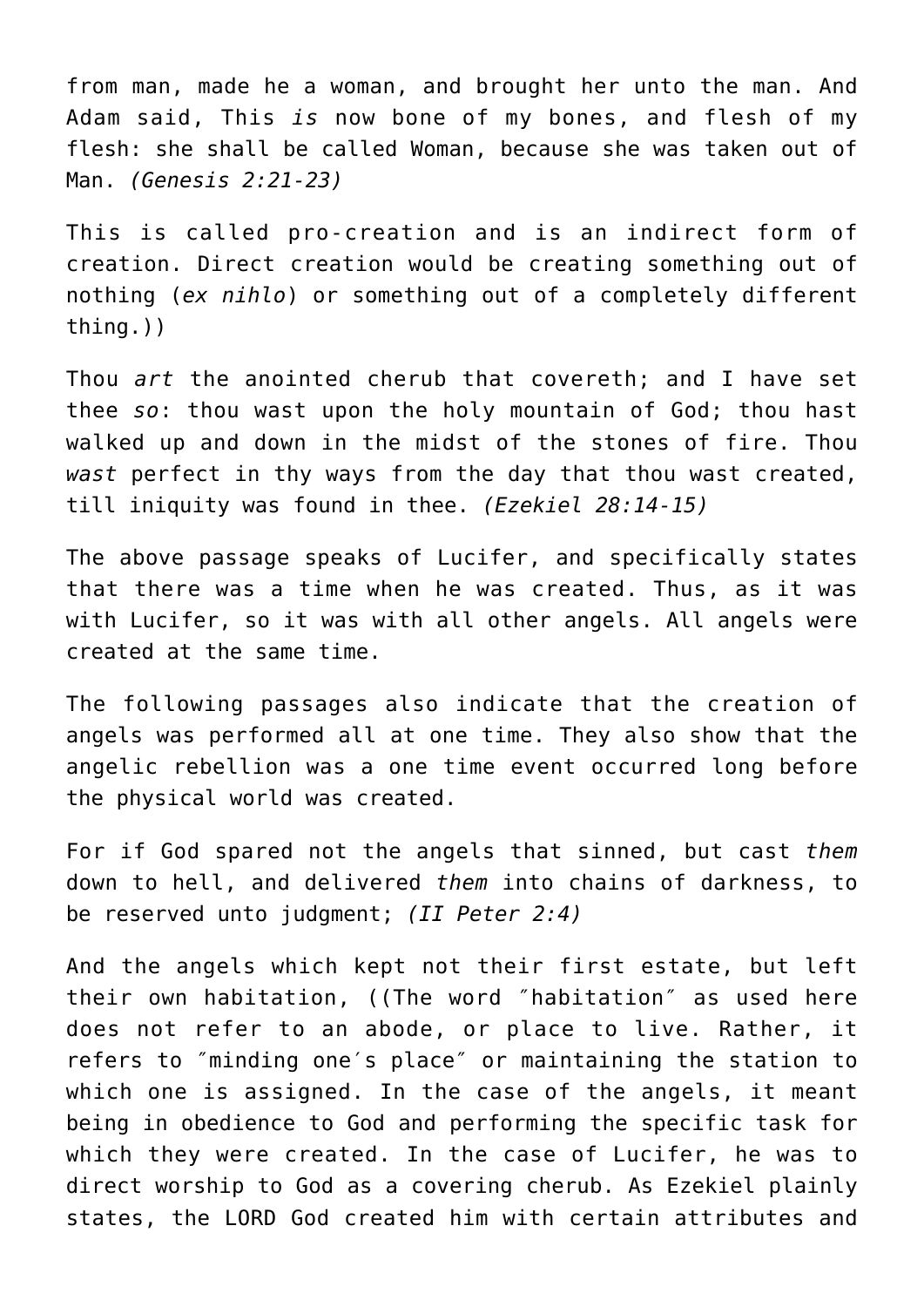characteristics to perform this function for all eternity. Lucifer left his habitation, or first estate when he decided that he could take the throne of God.)) he hath reserved in everlasting chains under darkness unto the judgment of the great day. *(Jude 6)*

And there appeared another wonder in heaven; and behold a great red dragon, having seven heads and ten horns, and seven crowns upon his heads. And his tail drew the third part of the stars of heaven, and did cast them to the earth: and the dragon stood before the woman which was ready to be delivered, for to devour her child as soon as it was born. *(Revelation 12:3-4)*

And there was war in heaven: Michael and his angels fought against the dragon; and the dragon fought and his angels, And prevailed not; neither was their place found any more in heaven. And the great dragon was cast out, that old serpent, called the Devil, and Satan, which deceiveth the whole world: he was cast out into the earth, and his angels were cast out with him. *(Revelation 12:7-9)*

Thus, we find that angels were not created with any ability to interact with man in a way that would produce offspring. In fact, angels were made so that they cannot interact with each other in this way.

By the Scripture we can now see that angels are a different kind, or species, from man. The Scripture is express that man is soul, spirit, and body (or flesh), and that angels are only soul and spirit. The Scripture is also express that angels hold higher authority than man, and that they were all created by direct creation as opposed to man, in which only Adam (the first man) was created by direct creation and all other men by pro-creation.

Therefore, by the very principle of God, creatures are only to produce after their kind. Hence, interactions between angels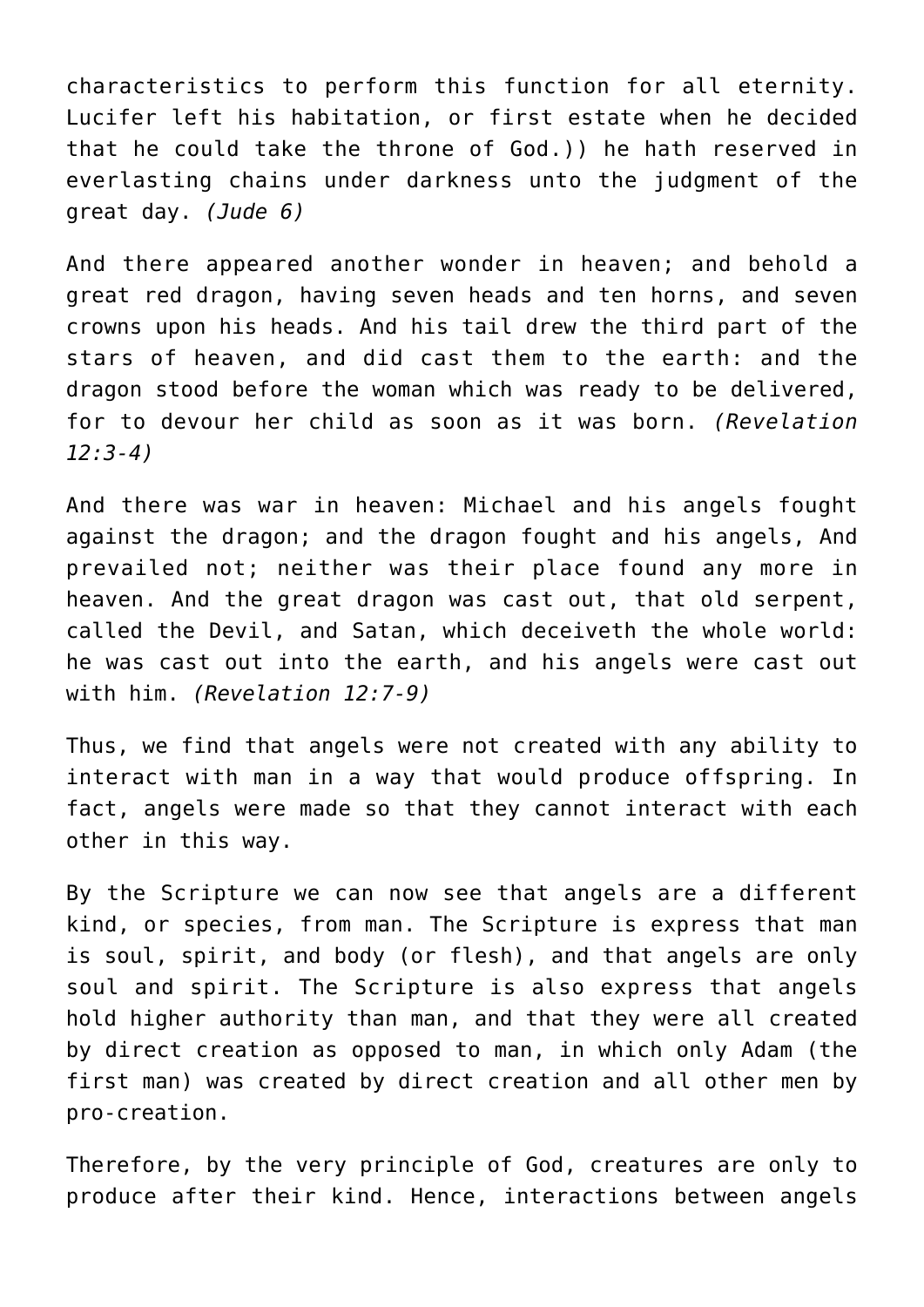(or devils) and women (or men) that could produce offspring are strictly impossible. Moreover, it is clear by the statement of the Lord Jesus Christ Himself, that angels were created genderless.

So then, what is meant by the phrase "sons of God" in Genesis, chapter 6?

#### **A word about the sons of God**

And it came to pass, when men began to multiply on the face of the earth, and daughters were born unto them, That the sons of God saw the daughters of men that they *were* fair; and they took them wives of all which they chose. There were giants in the earth in those days; and also after that, when the sons of God came in unto the daughters of men, and they bare *children* to them, the same *became* mighty men which> *were* of old, men of renown. *(Genesis 6:1-4)*

As was discussed above, this particular passage causes much trouble and speculation. However, by the scriptural evidence presented above, it should by evident that the term "sons of God" as it is used in Genesis 6, cannot mean angels. But, to shed further light on the use of the term "sons of God" it is helpful is show the scriptural use of the term.

#### **Scripture usage of the term "sons of God"**

## **Referring to angels**

Now there was a day when the sons of God came to present themselves before the LORD, and Satan came also among them. *(Job 1:6)*

Again there was a day when the sons of God came to present themselves before the LORD, and Satan came also among them to present himself before the LORD. *(Job 2:1)*

Whereupon are the foundations thereof fastened? or who laid the corner stone thereof; When the morning stars sang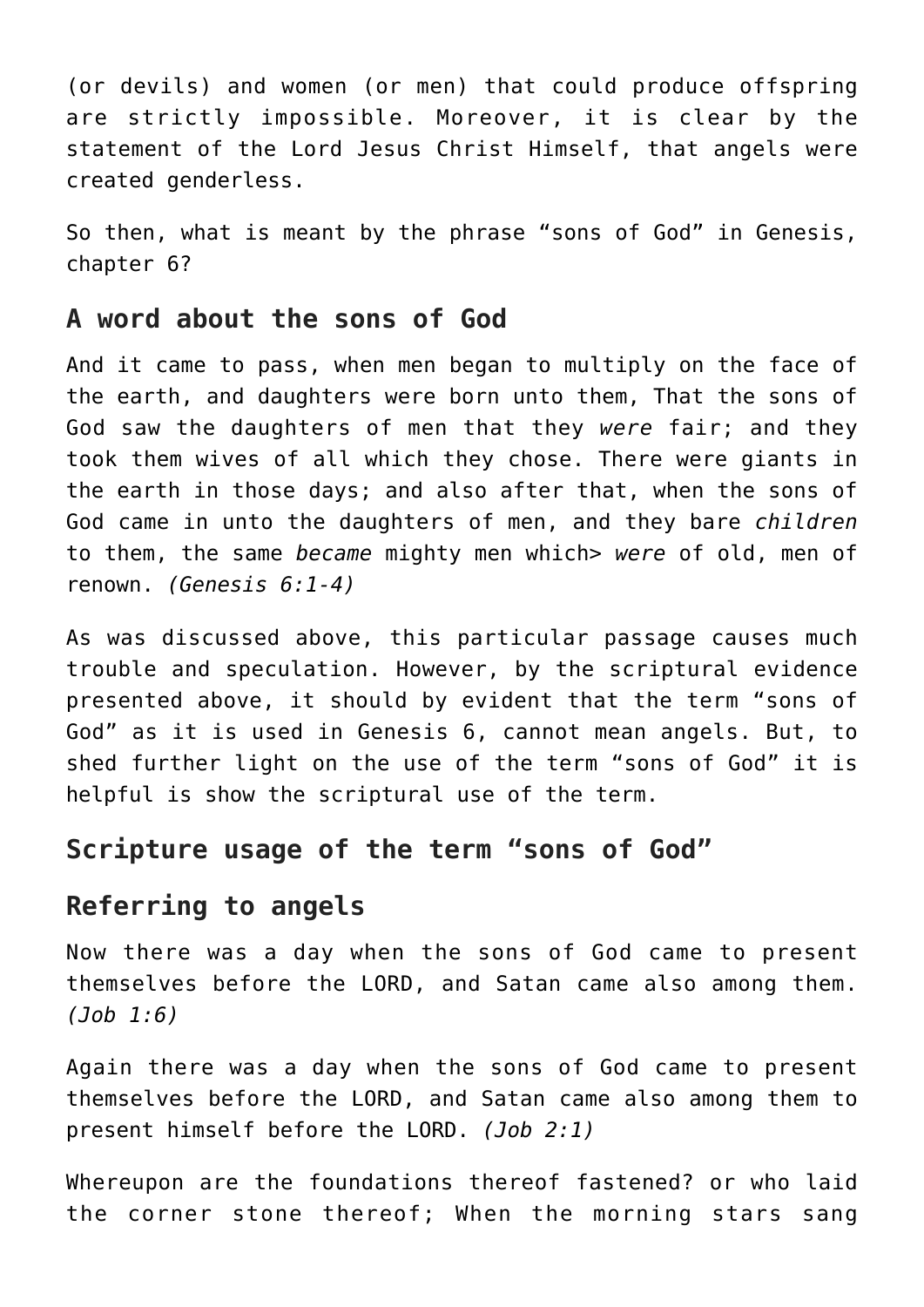together, and all the sons of God shouted for joy? *(Job 38:6-7)*

#### **Referring to men**

But as many as received him, to them gave he power to become the sons of God, *even* to them that believe on his name: Which were born, not of blood, nor of the will of the flesh, nor of the will of man, but of God. *(John 1:12-13)*

For as many as are led by the Spirit of God, they are the sons of God. *(Romans 8:14)*

For the earnest expectation of the creature waiteth for the manifestation of the sons of God. *(Romans 8:19)*

Do all things without murmurings and disputings: That ye may be blameless and harmless, the sons of God, without rebuke, in the midst of a crooked and perverse nation, among whom ye shine as lights in the world; *(Philippians 2:14-15)*

Behold, what manner of love the Father hath bestowed upon us, that we should be called the sons of God: therefore the world knoweth us not, because it knew him not. Beloved, now are we the sons of God, and it doth not yet appear what we shall be: but we know that, when he shall appear, we shall be like him; for we shall see him as he is. *(I John 3:1-2)*

By the above passages of Scripture we can plainly see that the term "sons of God" does not always refer to angels, but more often refers to those of the race of man that have been bornagain in Christ Jesus.

One final thought: we should note that when angels are allowed to appear to men, they always appear as a male, if their form is indicated in any way. The Scripture never speaks of, or indicates, that any type of female or child angel exists in any way. The reason for this ought to be plain – angels were not created like man, and were not created to bear offspring,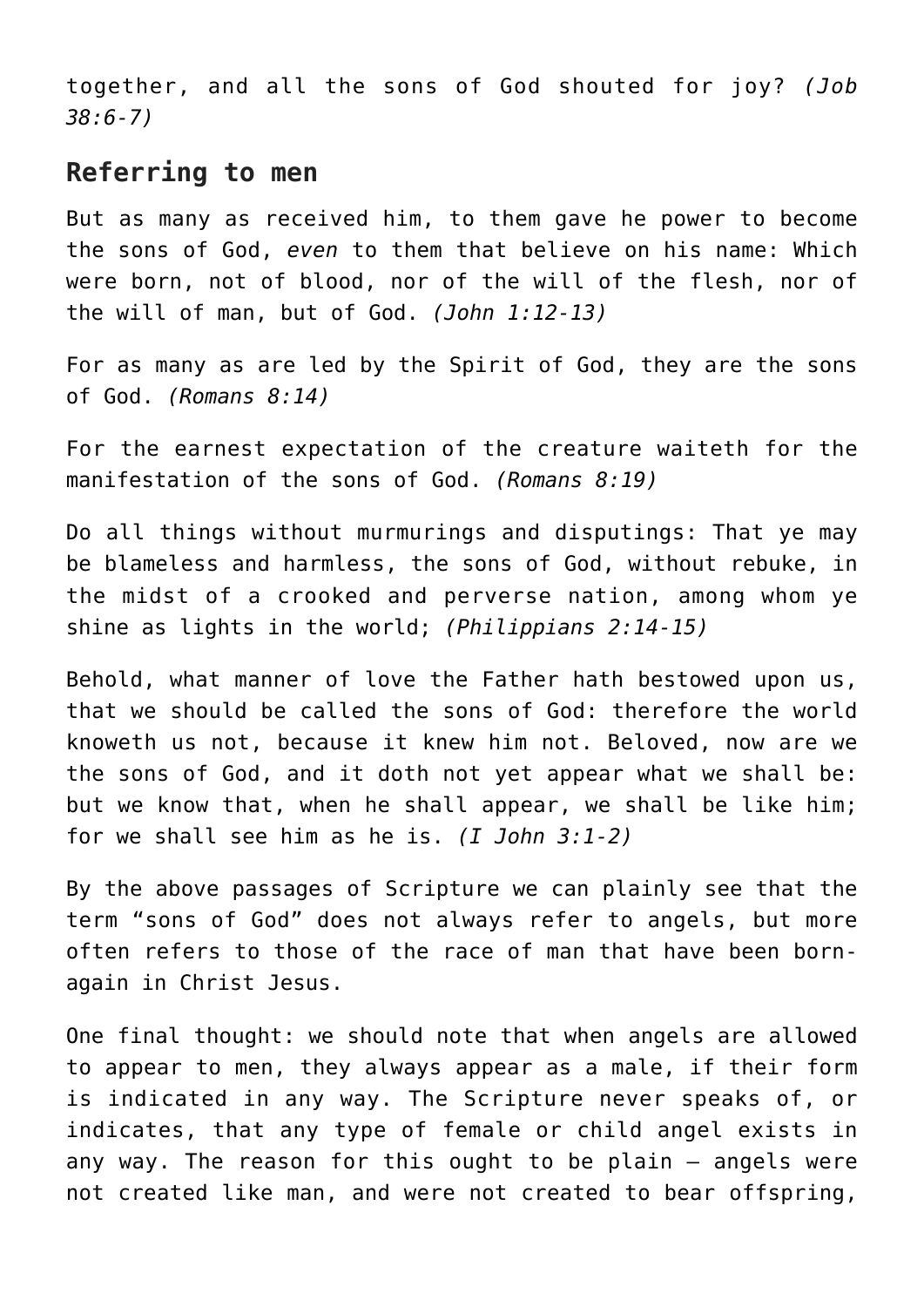but were all created directly by God.

## **Flesh and blood versus physical manifestation**

There are many instances in Scripture where men saw an angel, or angels. Yet, the angels they saw were not flesh and blood. Much like seeing a rainbow, they saw the angel, or angels, but could do nothing more than speak with and observe them. Just as it is impossible to interact with a rainbow, it was equally impossible for those seeing the angel to interact with it, other than by speech.

However, there have been instances where certain angels were granted the ability to be (as far as we can tell) flesh and blood for a time. Such an instance occurred on the plains of Mamre when two angels came with the Lord to judge Sodom and Gomorrah. However, as the Scripture demonstrates, this was the exception, and not the rule. Rather the rule is that, although angels could (or can) be seen, it is much like seeing a rainbow, mirage, or other optical effect. The Lord Jesus Christ testifies to this after His resurrection. It is noteworthy that the Lord Jesus Christ had to inform His disciples that he was not a spirit, as they supposed, when after His resurrection He appeared to them in the closed room.

And as they thus spake, Jesus himself stood in the midst of them, and saith unto them, Peace *be* unto you. But they were terrified and affrighted, and supposed that they had seen a spirit. And he said unto them, Why are ye troubled? and why do thoughts arise in your hearts? Behold my hands and my feet, that it is I myself: handle me, and see; for a spirit hath not flesh and bones, as ye see me have. *(Luke 24:36-39)*

Thus, we have the word of the Lord that the primary physical manifestation of angels is not flesh and blood. Unless we have totally forgotten biology, we do know that it does require flesh and blood for a woman to become pregnant. The only exception to this rule is the virgin birth of the Lord Jesus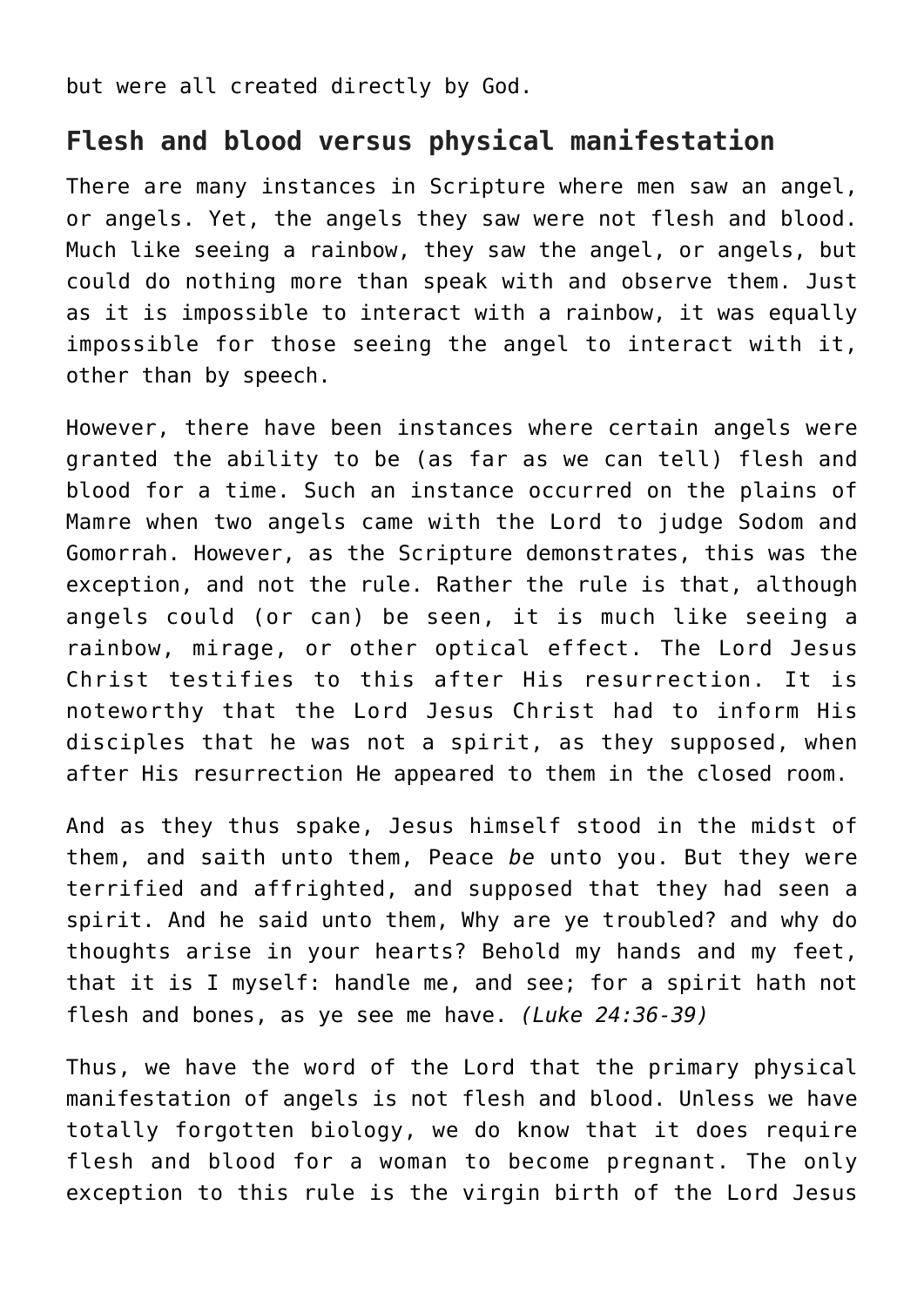Christ.

And in the sixth month the angel Gabriel was sent from God unto a city of Galilee, named Nazareth, To a virgin espoused to a man whose name was Joseph, of the house of David; and the virgin's name *was* Mary. *(Luke 1:26)*

And there were in the same country shepherds abiding in the field, keeping watch over their flock by night. And, lo, the angel of the Lord came upon them, and the glory of the Lord shone round about them: and they were sore afraid. And the angel said unto them, Fear not: for, behold, I bring you good tidings of great joy, which shall be to all people. For unto you is born this day in the city of David a Saviour, which is Christ the Lord. And this *shall be* a sign unto you; Ye shall find the babe wrapped in swaddling clothes, lying in a manger. And suddenly there was with the angel a multitude of the heavenly host praising God, and saying, Glory to God in the highest, and on earth peace, good will toward men. And it came to pass, as the angels were gone away from them into heaven, the shepherds said one to another, Let us now go even unto Bethlehem, and see this thing which is come to pass, which the Lord hath made known unto us. *(Luke 2:8-15)*

Now, for those who will argue that speech requires flesh and blood, which is utterly necessary for procreation, it would be well for them to remember simple physical science. A thundercloud has no flesh and blood, yet the stroke of lightening it produces, also produces a very loud noise. All that is required to produce speech is the expending of energy in a particular manner, which would be organized sound patterns. This is a far cry from flesh and blood. After all, an electronic circuit can produce understandable speech through a metal and paper speaker, which is obviously not flesh and blood.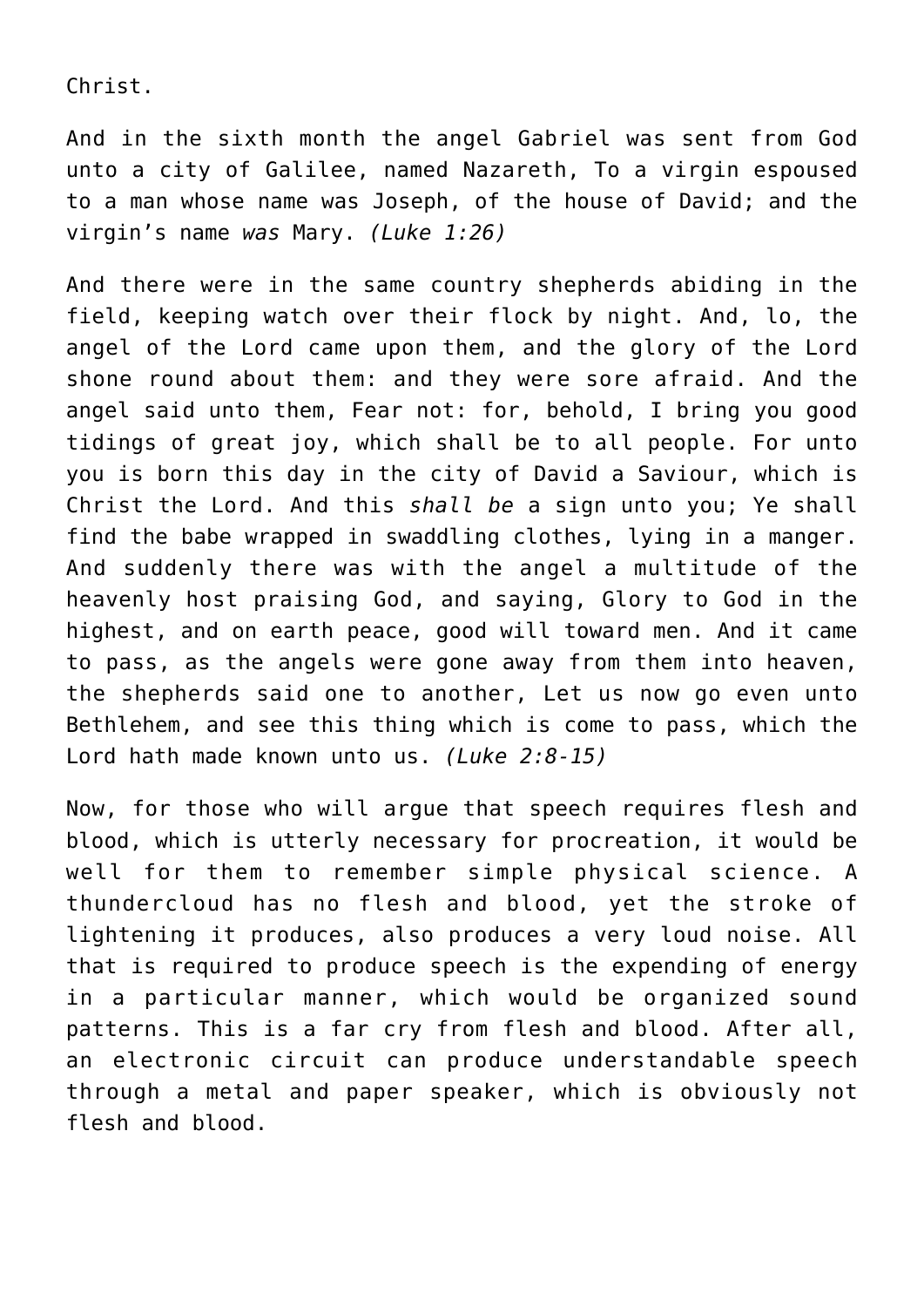## **What about angels and demons becoming flesh and blood?**

While there are numerous instances of angels taking physical form in the Scriptures, there are very few instances where they took physical form as flesh and blood so that they could actually be touched. We also find that it was only for a specific purpose and for a very limited time. We are also told of the conditions in which they took physical form as flesh and blood and their purpose in so doing.

In addition, we are given revelation of how Satan and the fallen angels are allowed to work.

In the books of Job and I Kings we are told of how the Lord uses Satan and the demons for His purposes on the earth. However, we should note the limitations placed upon the evil angels by the Lord.

And the LORD said unto Satan, Behold, all that he hath *is* in thy power; only upon himself put not forth thine hand. So Satan went forth from the presence of the LORD. *(Job 1:12)*

And the LORD said unto Satan, Behold, he *is* in thine hand; but save his life. *(Job 2:6)*

And he said, Hear thou therefore the word of the LORD: I saw the LORD sitting on his throne, and all the host of heaven standing by him on his right hand and on his left. And the LORD said, Who shall persuade Ahab, that he may go up and fall at Ramothgilead? And one said on this manner, and another said on that manner. And there came forth a spirit, and stood before the LORD, and said, I will persuade him. And the LORD said unto him, Wherewith? And he said, I will go forth, and I will be a lying spirit in the mouth of all his prophets. And he said, Thou shalt persuade *him*, and prevail also: go forth, and do so. Now therefore, behold, the LORD hath put a lying spirit in the mouth of all these thy prophets, and the LORD hath spoken evil concerning thee. *(I Kings 22:19-23)*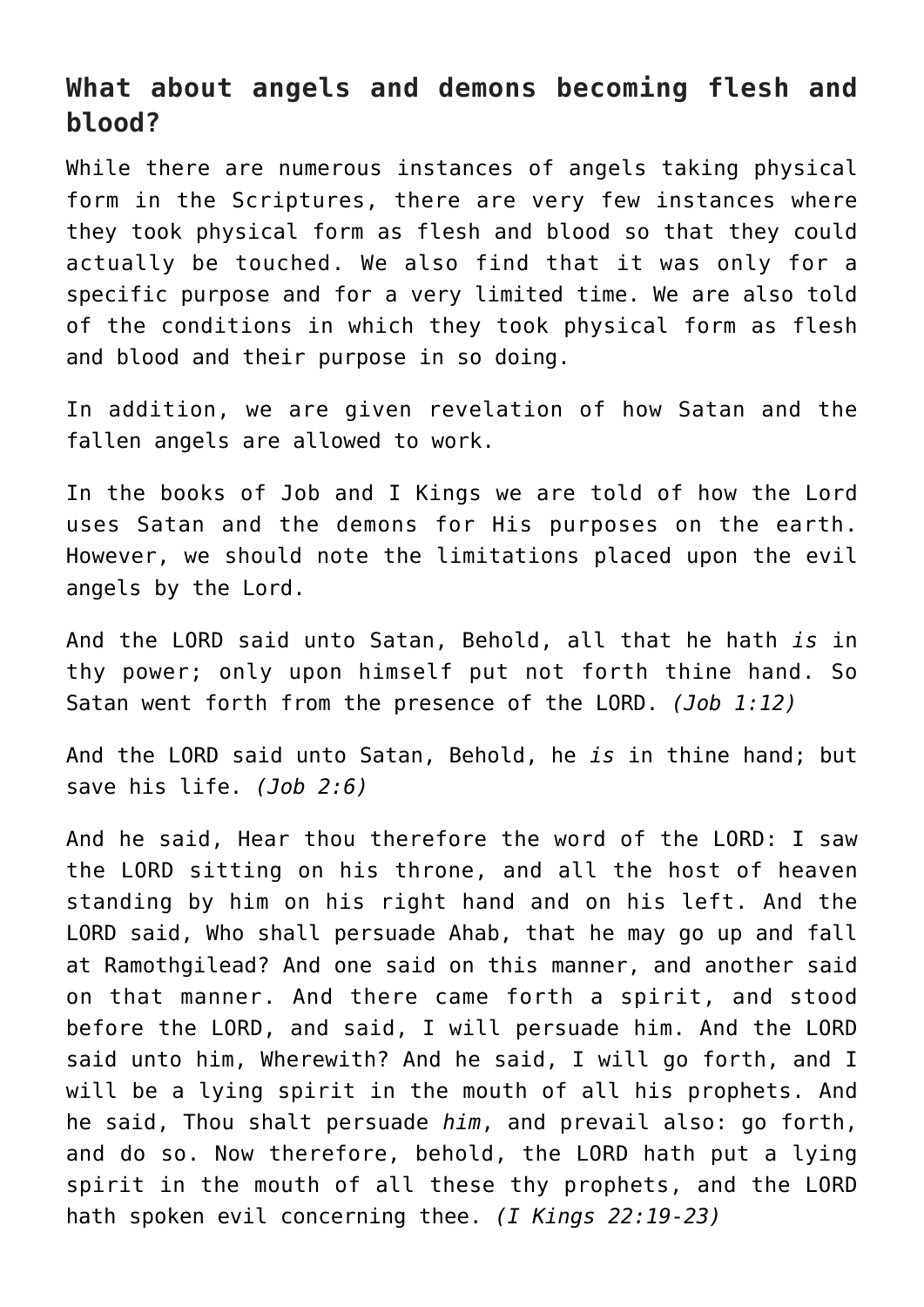This applies to the angels that kept their first estate as well. The Lord only permits them to take physical form for the accomplishment of express purposes.

And whiles I *was* speaking, and praying, and confessing my sin and the sin of my people Israel, and presenting my supplication before the LORD my God for the holy mountain of my God; Yea, whiles I *was* speaking in prayer, even the man Gabriel, whom I had seen in the vision at the beginning, being caused to fly swiftly, touched me about the time of the evening oblation. And he informed *me*, and talked with me, and said, O Daniel, I am now come forth to give thee skill and understanding. *(Daniel 9:20-22)*

Therefore, it should be reasonable to conclude by the Scripture that no angel, or devil, is allowed to do anything except by express permission of God. In short, the LORD God retains complete sovereignty and control over angels and devils.

This now returns us to the question: Would God allow angels to interact with women to produce offspring? The answer should be clear at this point, if we remember the principle of producing only after their kind and that the Lord retains complete sovereignty over all spiritual creatures. In short, the LORD God would not allow this type of interaction between angels and man as the LORD would be violating His very own principle. After all, the LORD God would have to give direct permission for such a thing to occur. That He will not do.

## **"sons of God" and "daughters of men"**

So then, what does Genesis, chapter 6 mean in telling us that born-again men took the "daughters of men" to wife?

There is a lesson for born-again believers generally, and the New Testament Church specifically, in relating of the involvement of the sons of God with the daughters of men. The following passages of Scripture provide a more that adequate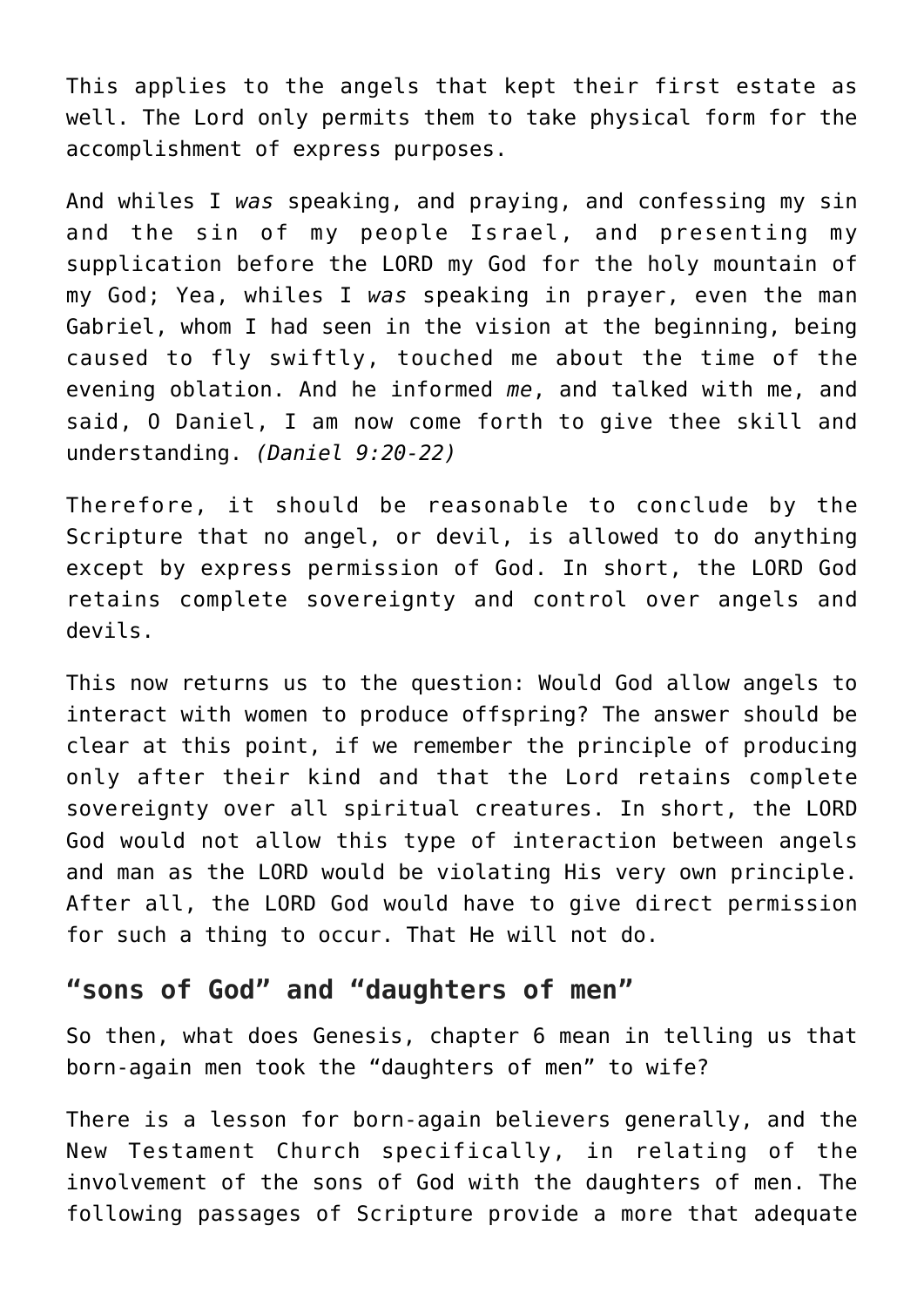explanation of the problem of being unequally yoked.

Be ye not unequally yoked together with unbelievers: for what fellowship hath righteousness with unrighteousness? and what communion hath light with darkness? And what concord hath Christ with Belial? or what part hath he that believeth with an infidel? And what agreement hath the temple of God with idols? for ye are the temple of the living God; as God hath said, I will dwell in them, and walk in *them*; and I will be their God, and they shall be my people. Wherefore come out from among them, and be ye separate, saith the Lord, and touch not the unclean *thing*; and I will receive you, And will be a Father unto you, and ye shall be my sons and daughters, saith the Lord Almighty. *(II Corinthians 6:14-18)*

But king Solomon loved many strange women, together with the daughter of Pharaoh, women of the Moabites, Ammonites, Edomites, Zidonians, *and* Hittites; Of the nations *concerning* which the LORD said unto the children of Israel, Ye shall not go in to them, neither shall they come in unto you: *for* surely they will turn away your heart after their gods: Solomon clave unto these in love. And he had seven hundred wives, princesses, and three hundred concubines: and his wives turned away his heart. For it came to pass, when Solomon was old, *that* his wives turned away his heart after other gods: and his heart was not perfect with the LORD his God, as *was* the heart of David his father. *(I Kings 11:1-4)*

But I would have you without carefulness. He that is unmarried careth for the things that belong to the Lord, how he may please the Lord: But he that is married careth for the things that are of the world, how he may please *his* wife. There is difference *also* between a wife and a virgin. The unmarried woman careth for the things of the Lord, that she may be holy both in body and in spirit: but she that is married careth for the things of the world, how she may please *her* husband. *(I Corinthians 7:32-34)*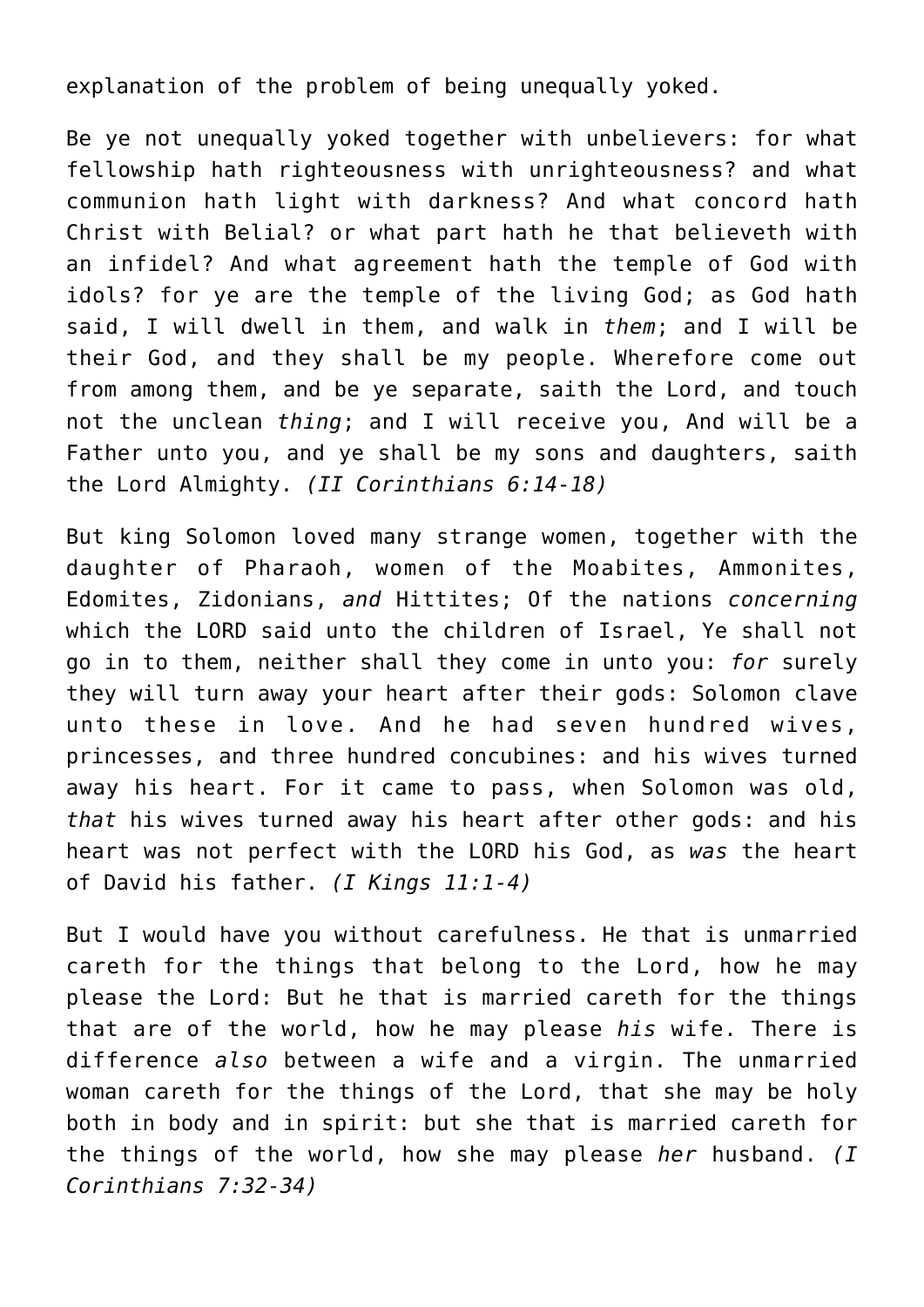If it is understood that the term "sons of God" refers to born-again believers, the above passages of Scripture give an answer to a question that should arise pertaining to the LORD's judgment on the pre-flood world:

How is it that the number of born-again believers finally came down to Noah, his wife, his sons, and their wives only – which constitute Noah's immediate family?

We ought to understand that when children are born into a mixed household (the parents hold diverging beliefs on issues) the children frequently choose not to believe anything they are told. In short, they see the conflict between the parents, and choose not to believe anything in particular. If they do decide to believe something, it is frequently wrong. Moreover, when the father is a believer, and the mother is not, it is apparent to the children just who the one that compromised in the family is.

In the particular instance of Genesis, chapter 6, it is obvious that those "sons of God" placed a higher value on physical appearance, than on godliness. When they saw that the daughters of men "were fair" they were looking strictly upon the outward appearance, without regard to what the woman believed. It is a safe bet to say that those households were not spiritually-minded. Ultimately, the focusing on the flesh killed the propagation and maintenance of the Gospel.

## **The Giants**

There were giants in the earth in those days; and also after that, when the sons of God came in unto the daughters of men, and they bare *children* to them, the same *became* mighty men which *were* of old, men of renown. *(Genesis 6:4)*

The issue of the giants should actually never become an issue in the first place, let alone a basis for developing false doctrine. The reason for this blunt statement lies in the fact that most "Christians" do not know basic English grammar and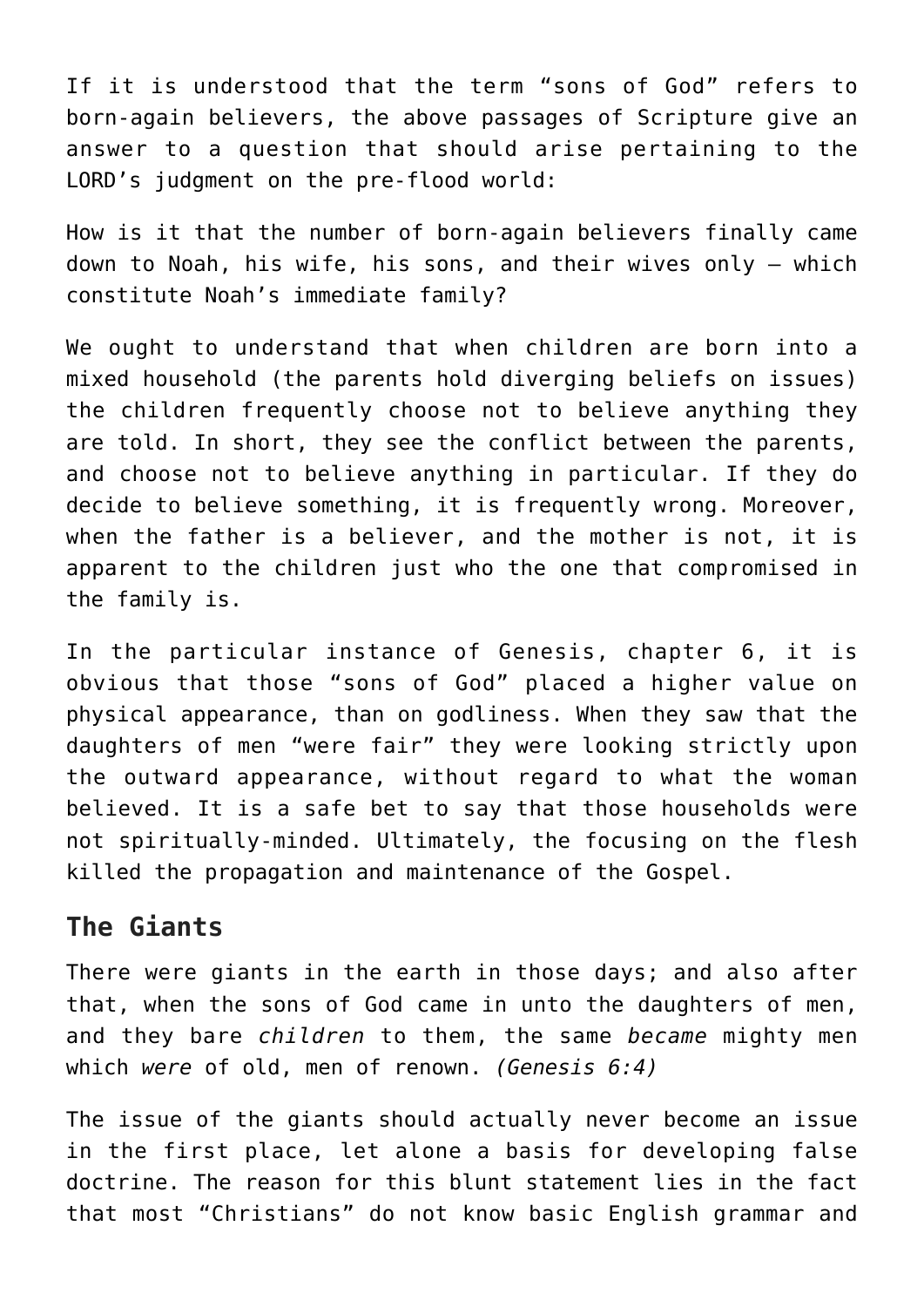usage rules.

The verse begins thus: There were giants in the earth in those days;

Please note that the beginning phrase of the verse ends with a semi-colon. This is significant in that a semi-colon joins two independent clauses. In this case the transitional word "and" is used to indicate an entirely separate event, or point after the semi-colon, than the point made before the semi-colon. In other words, we could rewrite the verse this way:

There were giants in the earth in those days. Also after that, when the sons of God came in unto the daughters of men, and they bare *children* to them, the same *became* mighty men which *were* of old, men of renown. *(Genesis 6:4)*

Now, no reasonable English-speaking person would even attempt to tie the two sentences together. Moreover, it is plain to see that tying the two sentences together would be presumptuous since it cannot be supported in English grammar at all.

We must also remember that "mighty men" and "men of renown" do not necessarily mean that these same men are also giants. David was not a giant, but he was a mighty man, and he became a man of renown. In addition, we should remember that one of the first effects of sin would be on man's genetic code. Gigantism, along with dwarfism, are aberrations of the genetic code.

To say that gigantism is a result of the union of angels and women raises several questions. I am compelled to ask the following:

1. Where do dwarves come from?

2. Since all the giants of that time died in the Flood, how did Goliath, his father, and his brother come about?